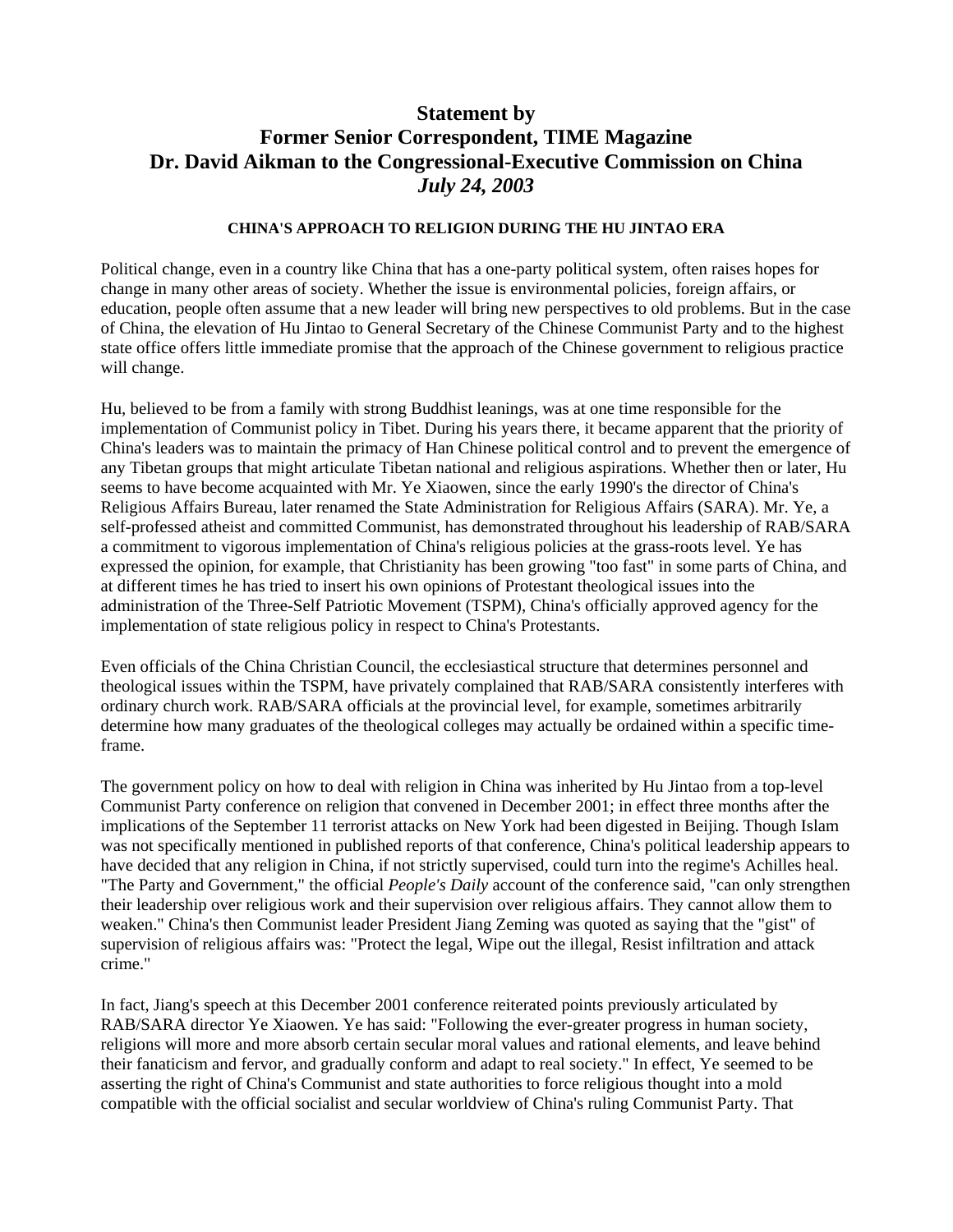approach seems to have been continued during the administration of Hu Jintao. For example, efforts to force Protestant Christianity to "absorb certain secular moral values" have been underway for nearly half a decade at the Jinling Theological Seminary in Nanjing, the national seminary of China's officially recognized Protestantism. Under the direction of China's most prominent Protestant leader, Bishop Ding Guangxun, former head of both the TSPM and the China Christian Council and still, in his late 80's, president of the Nanjing Theological Seminary, teachers and students at the seminary have been subjected to a campaign to impose upon them a "theology of reconstruction." In essence, this "theology" is a repudiation of the conservative evangelical viewpoint of the overwhelming majority of China's Christians. Efforts to thrust this new theology down the throats of pastors, officials, teachers, and seminary students associated with the China Christian Council appears to many a throwback to the ugly, coercive political campaigns orchestrated by Chairman Mao Zedong in the 1950's. At that time Bishop Ding was a leader in efforts to humiliate in the public media all Protestant Christians who were unwilling to be associated with the Three-Self Patriotic Movement.

The actual implementation of policies to control religious expression at China's grass-roots has certainly been deeply affected by the campaign to eliminate the meditation group Falungong. It is unfortunate that the unusual teachings of Falungong, and in particular the near-divine status attributed to the group's founder, Li Hongzhi, now resident in the U.S., have deflected what might have been popular disapproval among Chinese of the brutal methods used against Falungong practitioners. The vast majority of ordinary Chinese, including Chinese Christians, believe that Falungong is indeed an anti-social cult with potentially dangerous implications. However mistaken or unfair such apprehensions of Falungong may be, they have had two results: a broad disapproval of Falungong among most Chinese, and an energized suppression of all religious groups with even the remotest possibility of being called a "cult." An indirect consequence has been an intense suspicion by the authorities of any Chinese politically opposed to the government who also have strong religious convictions.

In May 2003, the U.S. Commission on International Religious Freedom noted in its annual report that there had been a "deterioration of protections for religious freedom in China." It went on: "The Chinese government commits numerous egregious violations against members of many of China's religious and spiritual communities, including Evangelical Christians, Roman Catholics, Tibetan Buddhists, Uighur Muslims, and other groups, such as the Falun Gong, that the government has labeled 'evil cults."

To itemize just a few of the "ordinary" harassment of China's Protestant and Catholic Christians in the past several months, here are some incidents:

July 1, 2003 - Authorities arrested 5 Roman Catholic clergy at Siliying in Boading, Hebei province, approximately 70 miles from Beijing. The five priests were all on their way to visit another Catholic underground priest, Fr. Lu Genjun, had had just been released from three years' imprisonment in labor camp.

June 16 - A Catholic priest, Fr. Lu Xiaozhou, was arrested in Wenzhou, Zhejiang province, as he was about to administer the Sacrament of Anointing for the Sick to a dying Catholic.

June 15, 2003 - Authorities raided a house church in Liaoning province . 40 Christians were tied up and arrested. They were told their gathering had been "illegal."

June 11, 2003 - Reports from the Jingzhou prison where imprisoned South China Church leader, Gong Shengliang has been held, said that Gong had been repeatedly beaten and was passing blood and urine as a result of his injuries.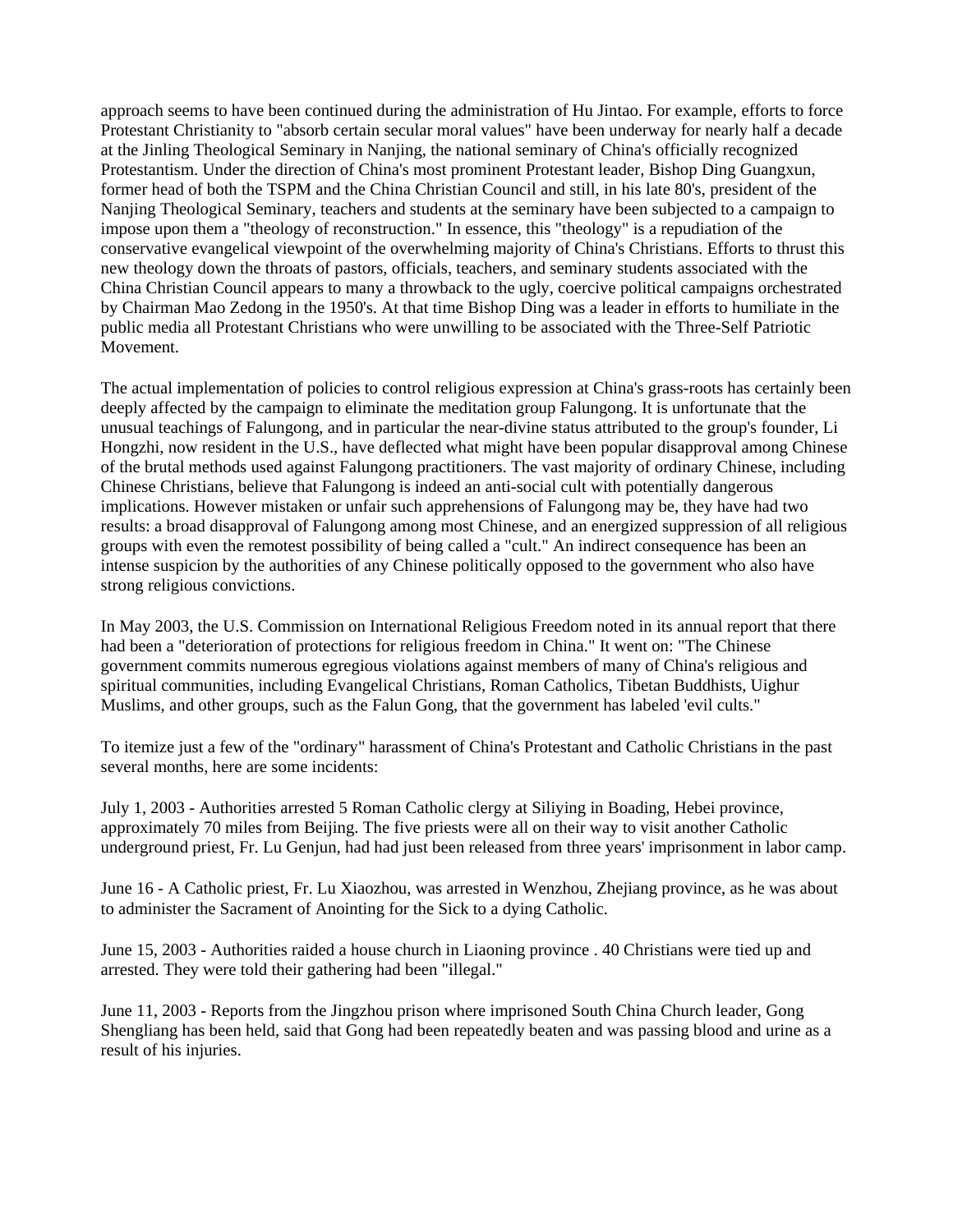June 6, 2003 - Some 12 Christians were arrested in a raid on four homes in Yunnan province. At least eight of the twelve have been sent to re-education through labor camps. This punishment can be meted out without any court procedure up to a maximum of three years at a time.

April 4, 2003 -- 120 house church leaders from the Local Church were arrested in Henan province. Twenty were later released, leaving the remaining 100 in custody.

There are certainly other incidents for which there is insufficient space here to provide details.

Meanwhile, though the incidents do not relate directly to religious practice in China, but to their political activities, there are two very prominent cases of Chinese Christians who have been held for months without charge or trial, or at the very least held under very suspicious circumstances.

The first incident concerns a prominent Chinese physician, permanent resident of the U.S., Dr. Wang Bingzhang. Dr. Wang, who has lived in the U.S. since the early 1980's, has been active in China's fledgling democracy movement among Chinese in exile or temporarily outside China. Wang has been a leading figure in the Free China Movement, an umbrella grouping of some 30 organizations advocating democracy and human rights in China.

Wang and two Chinese traveling companions were kidnapped in broad daylight outside their hotel in the northern part of Vietnam in June 2002. Their kidnappers were men wearing Vietnamese police uniforms but speaking fluent Mandarin Chinese. Wang and his companions were taken by car to a waiting boat which then took them across the border to China. Wang was found tied up in a Buddhist temple in Yunnan province. The Chinese police asserted that he had been kidnapped by a gang that was demanding \$10 million in ransom money.

The Chinese police who supposedly came upon Wang Bingzhang and his companions providentially learned that Wang was wanted on "terrorism" charges in Shenzhen, Guangdong province. After several months of being held in Shenzhen incommunicado, during which the Chinese foreign ministry repeatedly denied having any knowledge of Wang's whereabouts, Wang's two companions were released. Wang himself was sentenced in February 2002 to life imprisonment on charges of "terrorism."

Wang was a qualified physician and a deeply committed Protestant Christian. The notion that this 55-yearold churchgoing medical professional was engaged in terrorism is as plausible as the notion that China's political authorities are willing to implement legal due process in the country.

The other case of egregious persecution of a political oppositionist of Christian faith is that of Yang Jianli. Arriving in the U.S. in 1986, Yang earned a Ph.D. in Mathematics from the University of California at Berkeley and a Ph.D. in political economy from Harvard University. A winner of numerous academic and other awards, Yang was the founding president of the Foundation for China in the 21st. Century, a non-profit organization dedicated to the establishment of democracy in China. He has appeared several times to give testimony before numerous Congressional hearings on Capitol Hill. He was an eyewitness of the June 4 Tiananmen Massacre in Beijing. In June 2003, the House passed Resolution 199 condemning the fact that Yang had already been held for nearly a year without criminal charges being filed, or access to a lawyer, or any contact with his family or relatives. Finally, after nearly 15 months of incarceration, he was formally charged last week with spying for Taiwan and permitted for the very first time to see his lawyer. He was also a devout Christian and a member of All Saints' Episcopal Church in Brookline, MA.

Wang Bingzhang and Yang Jianli were certainly opposed to the current political system in China and did their best to advocate change. To that extent, there were no friends of China's Communist Party leadership. It is true that they were not specifically charged with any crime related to religious practice. But their desire to